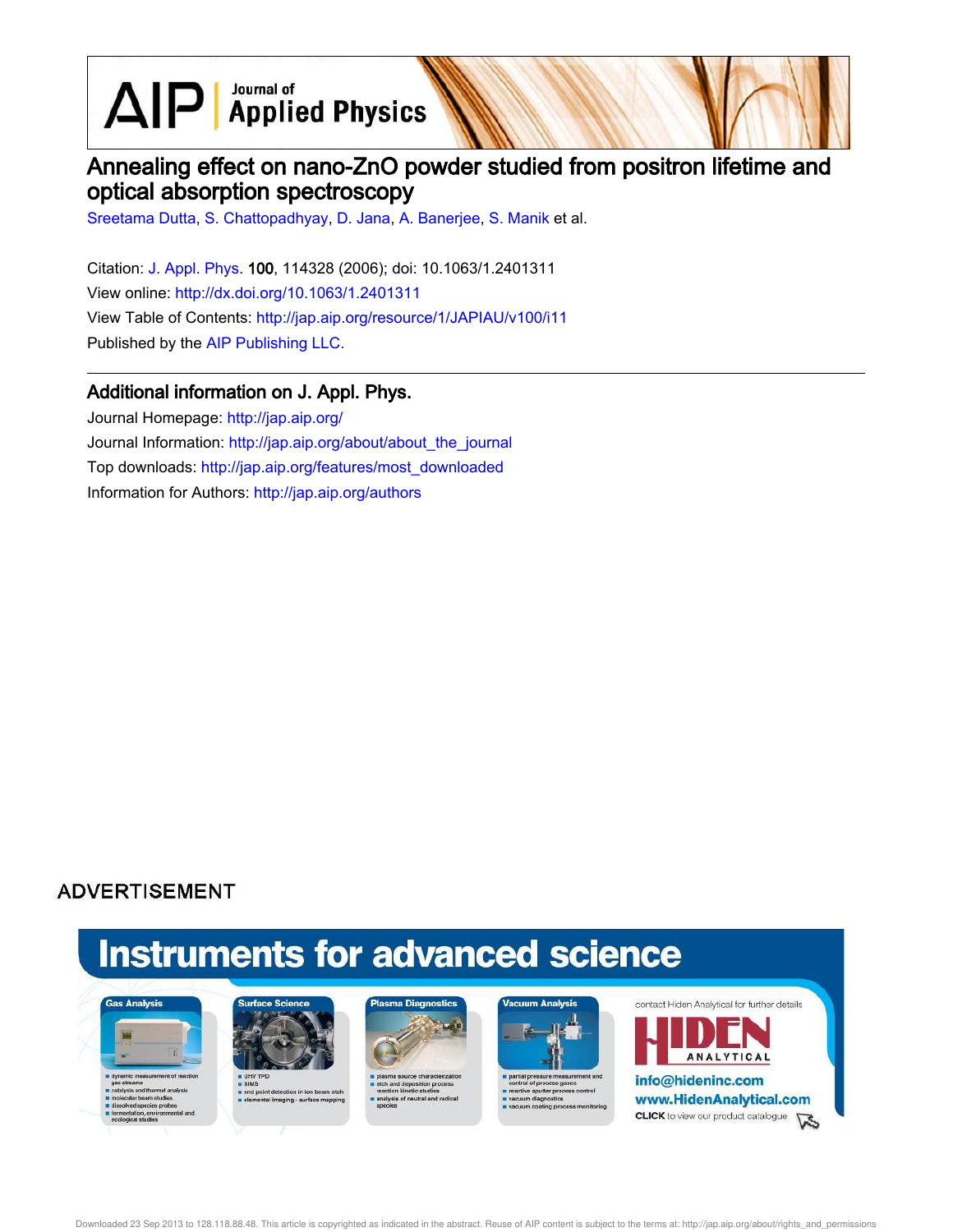# **Annealing effect on nano-ZnO powder studied from positron lifetime and optical absorption spectroscopy**

Sreetama Dutta, S. Chattopadhyay,<sup>a)</sup> and D. Jana<sup>b)</sup> *Department of Physics, University of Calcutta, 92 Acharya Prafulla Chandra Road, Kolkata 700 009, India*

A. Banerjee, S. Manik, and S. K. Pradhan *Department of Physics, University of Burdwan, Golapbag, Burdwan 713 104, India*

## Manas Sutradhar

*Department of Chemistry, University of Calcutta, 92 Acharya Prafulla Chandra Road, Kolkata 700 009, India*

#### A. Sarkar

*Department of Physics, Bangabasi Morning College, 19 Rajkumar Chakraborty Sarani, Kolkata 700 009, India*

(Received 12 June 2006; accepted 8 October 2006; published online 15 December 2006)

Mechanical milling and subsequent annealing in air at temperatures between 210 and 1200 °C have been carried out on high purity ZnO powder to study the defect generation and recovery in the material. Lowering of average grain size (from  $76 \pm 1$  to  $22 \pm 0.5$  nm) as a result of milling has been estimated from the broadening of x-ray lines. Substantial grain growth in the milled sample occurs above  $425 \degree C$  annealing temperature. Positron annihilation lifetime (PAL) analysis of the samples shows a distinct decrease of the average lifetime of positrons very near the same temperature zone. As indicated from both x-ray diffraction (XRD) and PAL results, high temperature  $($ >700  $\degree$ C $)$ annealed samples have a better crystallinity (or lower defect concentration) than even the nonmilled ZnO. In contrast, the measured optical band gap of the samples (from absorption spectroscopy) does not confirm lowering of defects with high temperature annealing. Thermally generated defects at oxygen sites cause significant modification of the optical absorption; however, they are not efficient traps for positrons. Different thermal stages of generation and recovery of cationic as well as anionic defects in granular ZnO are discussed in the light of XRD, PAL, and optical absorption studies. © *2006 American Institute of Physics*. DOI: 10.1063/1.2401311

## **I. INTRODUCTION**

Nanocrystalline materials, semiconductors in particular, are being widely investigated at present because of their interesting electronic and optical properties which may find applications in devices such as solar cells, light emitting diodes, ultraviolet (UV) lasers, fluorescent displays, etc.<sup>1-4</sup> Surface phenomena dominate nanomaterial properties over their respective bulk features due to high surface to volume ratio. Grain surfaces are defect rich, and engineering on these defects offer a scope to tune the useful material properties.<sup>5</sup> Here, we employ mechanical milling or ball milling technique to reduce the grain size of powder ZnO material. This technique is advantageous for large scale and cost effective production of nanocrystalline materials without any effect of chemical contamination.<sup>6</sup>

Recently, room temperature UV lasing has been reported in ZnO samples with grain size of a few tens of nanometers.<sup>7,8</sup> It has also been found that incorporation of low density defects in ZnO lattice sometimes helps to obtain improved crystalline quality through proper choice of annealing environment and temperature. In this way, the extent of disorder and so also the characteristic emission from the material can effectively be controlled. A better understanding on the generation and recovery of defects in ZnO, particularly defects at grain surfaces, thus has immense potential to reach optimized annealing conditions. Suitable defect characterization technique such as positron annihilation lifetime spectroscopy has been proven to be helpful $3,10-13$  in this regard. Usually, positrons injected inside a solid from a radioactive source (here  $^{22}$ Na) get thermalized and annihilated with an electron. It is well known that positrons preferentially populate in the regions where electron density, compared to the bulk of the material, is lower (e.g., vacancy type defects, vacancy clusters, microvoids). For materials with nanometer scale grain size, positrons diffuse $14,15$  to the surface region of the grains, which are rich in open volume defects. Hence the electron-positron annihilated  $\gamma$  rays bear the lifetime of positrons, which provides information regarding the nature and abundance of defects at the grain surface.<sup>3,13,15,16</sup> Simultaneous investigation of ultraviolatevisible (UV-vis) photon absorption by the sample elucidate, as will be detailed later, the defect dependent optical processes in such technologically important semiconductors.

# **II. EXPERIMENT AND DATA ANALYSIS**

As-supplied polycrystalline ZnO powder (purity 99.9%) from Sigma-Aldrich, Germany) samples have been ball

a)Present address: Department of Physics, Taki Govt. College, Taki 743429, India.

b)Author to whom correspondence should be addressed; FAX: 91-33-2351-9755; electronic mail: djphy@caluniv.ac.in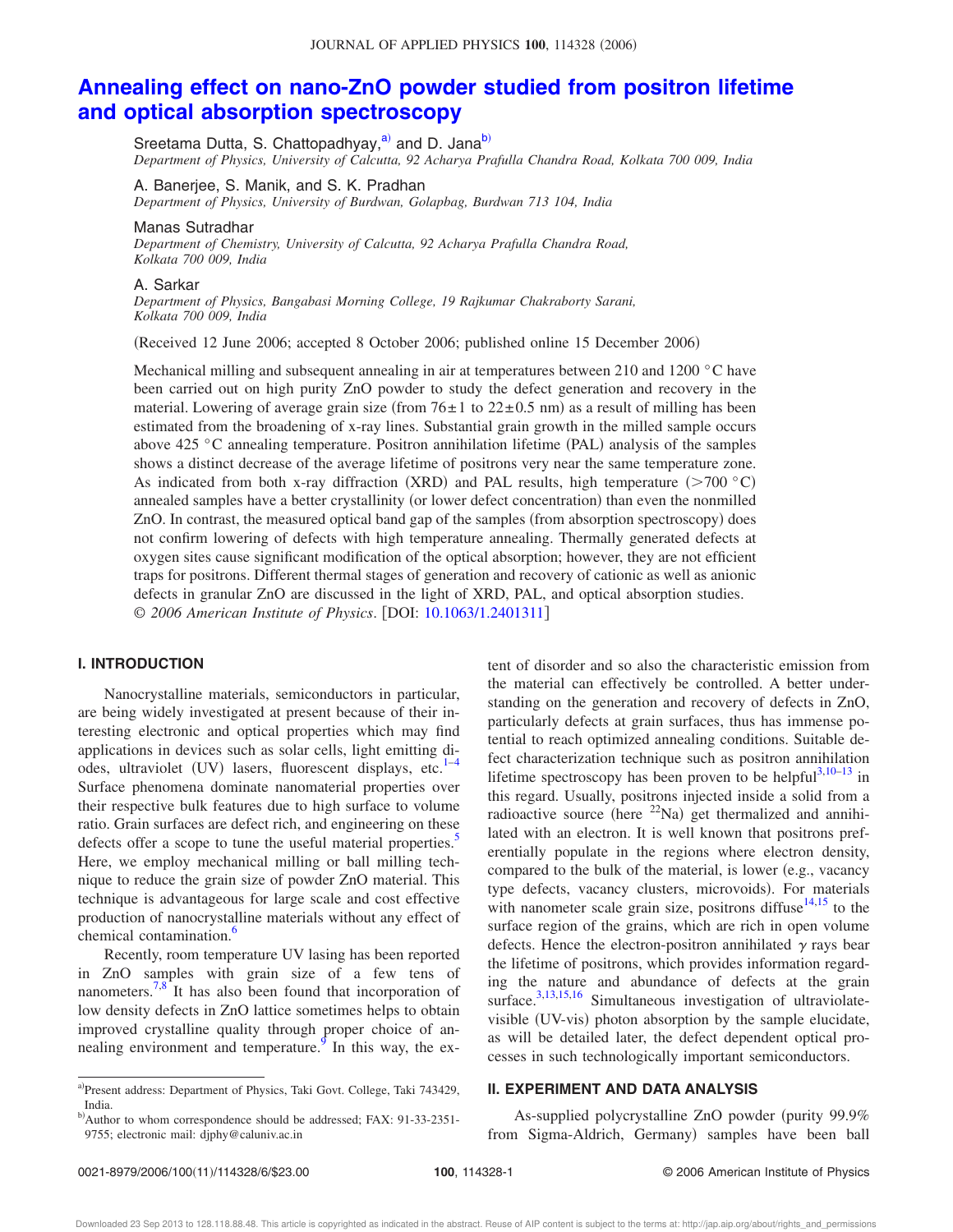milled (ball: mass =  $35:1$ ) by a Fritsch Pulverisette 5 planetary ball-mill grinder for 3 h and then annealed at ten different temperatures (between 210 and 1200  $\degree$ C) for 4 h followed by slow cooling  $(30 °C/h)$  in air. Henceforth the milled but unannealed sample will be termed as nano-ZnO. X-ray diffraction (XRD) of all the samples have been recorded in a Philips PW 1710 automatic diffractometer with Cu  $K\alpha$  radiation. The average grain size of the powdered samples has been determined by Scherer's formula:<sup>17</sup>

$$
D_{hkl} = K\lambda/\beta \cos \theta,
$$

where  $D_{hkl}$  is the average grain size,  $K$  is the shape factor (taken as 0.9),  $\lambda$  is the x-ray wavelength,  $\beta$  is the linewidth at half maximum intensity (here 101 peak of the ZnO spectrum fitted with a Gaussian), and  $\theta$  is the Bragg angle. Standard method $17$  to deduct the contribution of instrumental broadening in  $\beta$  has been taken into account.

Different sets of samples have been pressed into pellets  $(\sim)1$  mm thickness and 10 mm diameter) for positron annihilation lifetime (PAL) study. A 10  $\mu$ Ci <sup>22</sup>Na positron source (enclosed in thin Mylar foils) has been sandwiched between two identical plane-faced pellets. The PAL spectra have been measured with a fast-slow coincidence assembly<sup>18</sup> having  $182 \pm 1$  ps (Ref. 12) time resolution. Measured spectra have been analyzed by the computer program PATFIT-88 (Ref. 19) with necessary source corrections to evaluate the possible lifetime components  $\tau_i$  and their corresponding intensities  $I_i$ . The two state trapping model $^{20}$  predicts a two-component fitting of the spectrum, the shorter one  $(\tau_1)$  from free annihilation of positrons and the other  $(\tau_2)$  from trapped positrons at defects. One can also construct, without assuming any model, the average positron lifetime  $[\tau_{av} = (\tau_1 I_1$  $+\tau_2 I_2 / (I_1 + I_2)$ , which represents the defective state of the sample as a whole.<sup>19,21</sup> It is to be noted that  $\tau_{av}$  is free from errors, if any, arising from particular fitting procedure.

The electronic absorption spectra of the ZnO samples have been recorded on a Hitachi U-3501 spectrophotometer in the wavelength range of 300– 1100 nm. The spectral absorption coefficient  $\alpha(\lambda)$  has been evaluated<sup>3,22</sup> from the spectral extinction coefficient  $k(\lambda)$  using the following expression:

 $\alpha(\lambda) = 4 \pi k(\lambda)/\lambda$ ,

where  $\lambda$  is the wavelength of the absorbed photon.

## **III. RESULTS AND DISCUSSION**

The XRD spectra of the ZnO samples, ball milled and subsequently annealed at 600 and 1200 °C, have been shown in Fig. 1. Mechanical milling reduces the average grain size from  $76 \pm 1$  nm (as-supplied ZnO) to  $22 \pm 0.5$  nm (nano-ZnO). Annealing at elevated temperatures induces an agglomeration of grains in the sample, however, appreciable grain growth occurs only above  $425\text{ °C}$  (Fig. 2). It is interesting to note that the average grain size of the samples annealed higher than  $776 \pm 8$  °C (as estimated from Fig. 2) becomes larger than that of the as-supplied or nonmilled material. Chen *et al.*<sup>9</sup> have reported similar observation in single crystalline ZnO, where initial amorphization by ener-



FIG. 1. X-ray diffraction patterns for the nano-ZnO and annealed ZnO samples. Insets show the corresponding full width at half maximum (FWHM) for (002) peak.

getic Al<sup>+</sup> irradiation and subsequent heat treatment dramatically improve the crystalline quality and so also the band edge emission. Increase of average grain size, in our case, continues up to 1100 °C annealing temperature and reaches to  $139 \pm 2$  nm. Reduction of the grain size to  $\sim 15$  nm in 1200 °C annealed sample is, probably, due to thermally generated defects at both Zn and O sites.<sup>23</sup>

PAL analysis reveals a three-component lifetime fit, the third  $(\tau_3)$  and the longest (~1400 ps with intensity 3%–4%) being due to the positron annihilation from positronium-



FIG. 2. Variation of grain size with annealing temperature. The annealing temperature of nano-ZnO sample has been taken as 30 °C (room temperature). The solid line is a guide to the eyes, and the dotted line is the reference line indicating the grain size for the nonmilled (as-supplied) sample.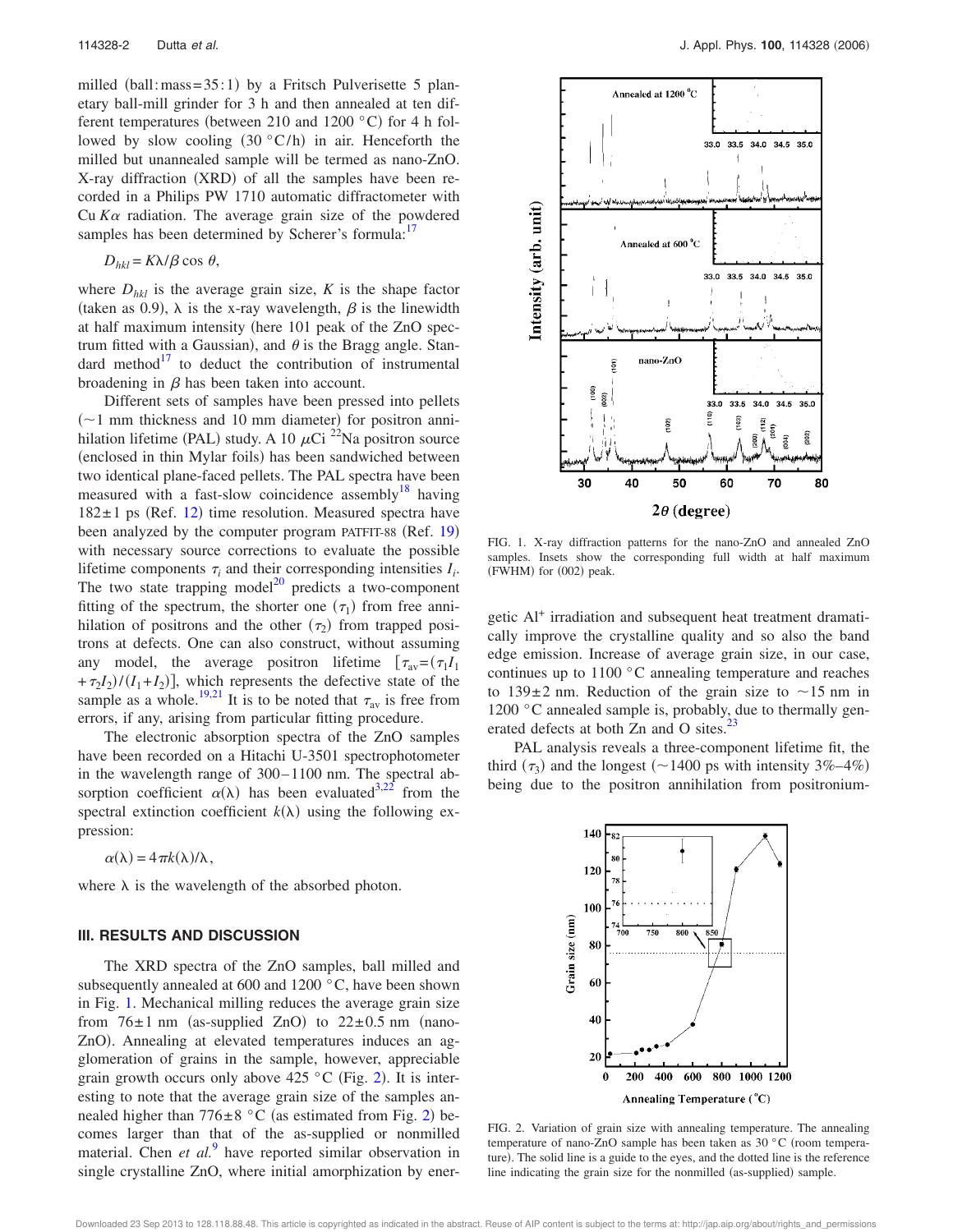TABLE I. Table showing the *c*-axis lattice parameter (from XRD), band tailing parameter,  $E_0$  (from optical absorption), and part of the PAL parameters for the ZnO samples. For comparison the corresponding values of the as-supplied (nonmilled) material has been shown. The annealing temperature of nano-ZnO sample has been taken to be room temperature (RT)  $\sim$ 30 °C.

| Sample             | Annealing<br>temperature<br>$({}^{\circ}C)$ | $c$ axis<br>(A) | $E_0$<br>(meV) | $\tau_1$<br>(p <sub>S</sub> ) | $I_1$<br>$(\%)$ | $I_2$<br>$(\%)$ |
|--------------------|---------------------------------------------|-----------------|----------------|-------------------------------|-----------------|-----------------|
| As-supplied<br>ZnO | <b>RT</b>                                   | 5.160           | 92             | $147 + 2$                     | $38.0 \pm 0.5$  | $58.0 \pm 0.5$  |
| nano-ZnO           | RT                                          | 5.242           | 316            | $173 \pm 2$                   | $32.3 \pm 0.2$  | $64.5 \pm 0.2$  |
|                    | 210                                         | 5.172           | 320            | $181 \pm 2$                   | $29.8 \pm 0.2$  | $66.4 \pm 0.3$  |
|                    | 250                                         | 5.168           | 300            | $214 \pm 2$                   | $47.0 \pm 0.2$  | $49.4 \pm 0.2$  |
|                    | 300                                         | 5.166           | 255            | $201 \pm 2$                   | $41.3 \pm 0.2$  | $55.0 \pm 0.2$  |
|                    | 350                                         | 5.182           | 201            | $184 \pm 2$                   | $36.4 \pm 0.2$  | $60.2 \pm 0.3$  |
|                    | 425                                         | 5.197           | 226            | $186 \pm 2$                   | $40.9 \pm 0.2$  | $55.2 \pm 0.2$  |
|                    | 600                                         | 5.177           | 214            | $159 \pm 2$                   | $31.6 \pm 0.2$  | $64.1 \pm 0.3$  |
|                    | 800                                         | 5.258           | 258            | $163 \pm 2$                   | $50.4 \pm 0.2$  | $46.0 \pm 0.2$  |
|                    | 900                                         | 5.264           | 386            | $151 \pm 2$                   | $57.9 \pm 0.3$  | $38.3 \pm 0.2$  |
|                    | 1100                                        | 5.272           | 523            | $151 \pm 2$                   | $59.7 \pm 0.3$  | $35.8 \pm 0.2$  |
|                    | 1200                                        | 5.279           | 676            | $153 \pm 2$                   | $61.5 \pm 0.3$  | $34.2 \pm 0.2$  |

like $^{21}$  atoms. Formation of positroniums generally occurs in the form of orthopositronium inside large voids in the material. Orthopositroniums subsequently decay as parapositronium by pickoff annihilation, giving rise to such a long lifetime  $\sim$ 1200–3000 ps. In polycrystalline samples there always exist void spaces where positronium formation is favorable.<sup>12</sup> To note, positronium formation in the material is a separate physical process not related to positron trapping at defects.  $\tau_{1}$  is generally attributed to the free annihilation of positrons. $21,24$  However in disordered systems, smaller vacancies<sup>9,16</sup> (like monovacancies, etc.) or shallow positron traps (like oxygen vacancies<sup>25</sup> in ZnO) may be mixed with  $\tau_1$ . In the present investigation,  $\tau_1$  from different ZnO samples show considerable variation with annealing temperature (Table I).  $\tau_1$ , here, is indeed a weighted average of free and trapped positrons. But these sites are not major positron traps and their correlation with the material properties is not yet conclusive. The most important lifetime component is the second one  $(\tau_2)$ , which indicates qualitatively the nature and size of the vacancy<sup>20</sup> and its relative intensity  $(I_2)$ quantifies the abundance of that vacancy with respect to some standard of the same material. Here,  $\tau_2$  increases from  $326 \pm 3$  to  $343 \pm 3$  ps due to mechanical milling [Fig. 3(a)]. Enhanced vacancy clustering near the grain surfaces as a result of milling can be understood. While annealing the nano-ZnO material an increase of  $\tau_2$  with initial annealing up to  $\sim$ 300 °C has been found. This is similar to what we have observed for as-supplied ZnO (Ref. 12). Probably, the supply of small thermal energy helps intragrain zinc vacancies to migrate towards the grain surfaces, which are the universal sink of defects. In this way, small size Zn vacancies (monovacancies, etc.) assemble near the grain surfaces and  $\tau_1$ grows accordingly (Table I). Part of such vacancies agglomerate to form larger size vacancy clusters causing an increase of  $\tau_2$  also. Such a process can be understood as an intrinsic feature of granular ZnO systems that causes the increase of



FIG. 3. Variation of (a)  $\tau_2$  (positron lifetime at defects) and (b)  $\tau_{av}$  (average positron lifetime) with annealing temperature. The dotted lines are the reference lines corresponding to the error bars of the average positron lifetime and positron lifetime at defects (indicated by solid line) for nonmilled ZnO sample. The annealing temperature of nano-ZnO sample has been taken as 30  $\degree$ C (room temperature). The inset of lower panel shows the variation of *I*<sup>2</sup> with grain size. The same parameters of the nonmilled ZnO are represented by the dashed lines in the inset.

positron lifetime up to some annealing temperature ~300 °C. The variation of average lifetime  $(\tau_{av})$  with annealing temperature is more or less similar to that of  $\tau_2$  [Fig.  $3(b)$ ].  $\tau_{av}$  starts to decrease above the annealing temperature of 425 °C, interestingly, which is very close to the temperature from where the XRD spectrum shows a substantial grain growth. One should note here that positrons have a specific affinity towards cationic defect sites, which are generally negatively charged in these II-VI semiconductors. $10,24$  So, the reduction of  $\tau_2$  as well as  $\tau_{av}$  above 425 °C annealing represents a lowering of Zn vacancy defects at the grain boundaries, and consequently, grain growth occurs. Mobility of interstitial Zn defects above 425 °C may be the reason for Zn vacancy annihilation.<sup>26</sup> It can be estimated from Fig.  $3(b)$ that above  $700 \pm 50$  °C annealing temperature the annealed sample becomes less defective compared to the nonmilled one. Similar conclusion has been reached while discussing the grain size variation of the annealed samples, and the related temperature zone also close to that has been estimated from the variation of grain size (776 $\pm$ 8 °C). In view of the qualitative probing by two different techniques, such consistency is remarkable. Alternatively, our results altogether confirm the clustering of cationic vacancies at grain boundaries in ZnO nanocrystals. At the same time, it can also be concluded that majority of such cation vacancies, incor-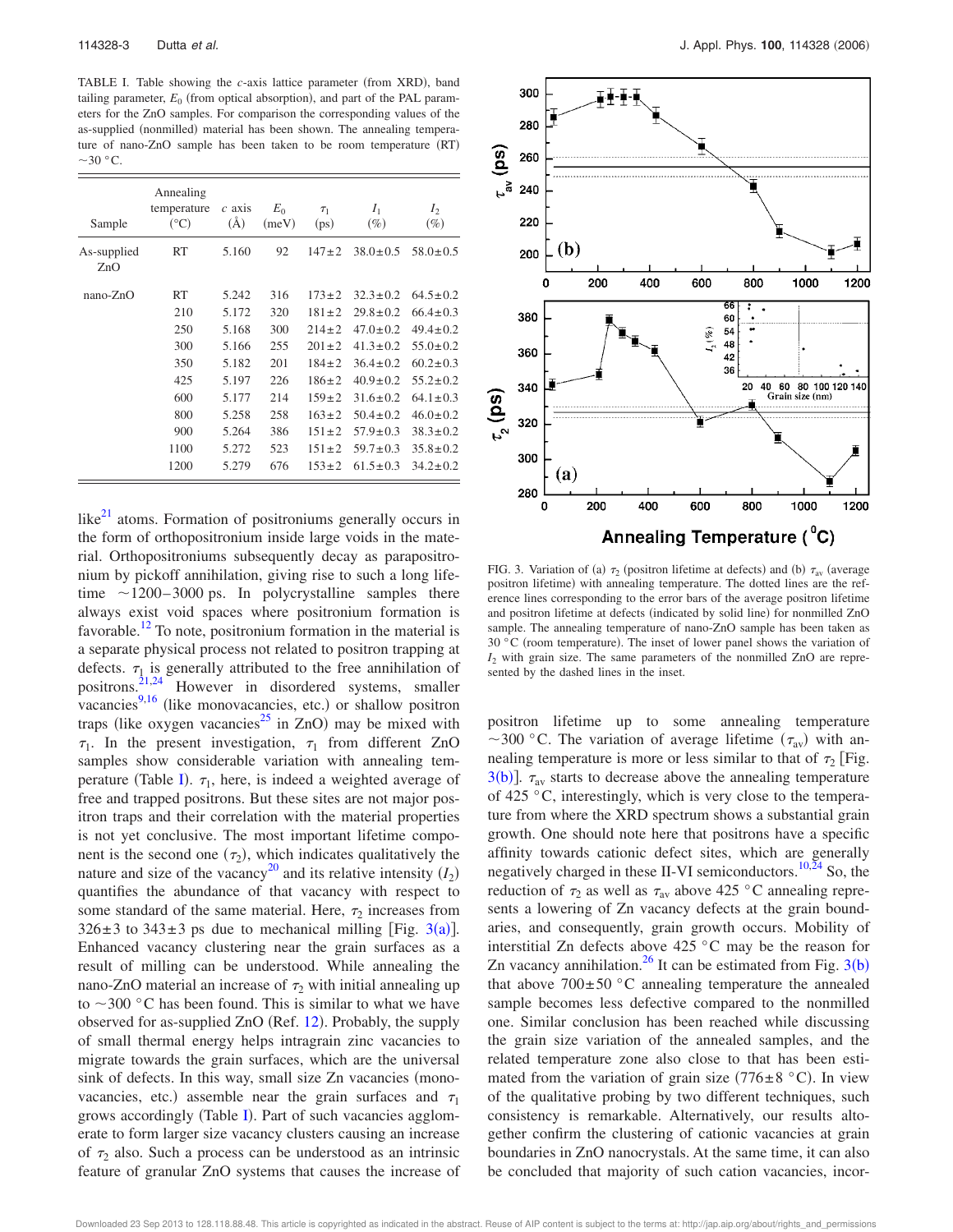

FIG. 4. (Color online) Absorption coefficients near the UV edge as a function of photon energy for the ZnO samples annealed at different temperatures.

porated artificially either by particle irradiation $9,26$  or by mechanical milling (present case), in ZnO gets recovered in between 700 and 800 °C. Compared to 1100 °C annealed sample, the defect lifetime  $(\tau_2)$  has been found to be increased for 1200 °C annealed sample. Chen *et al.*<sup>27</sup> have also found an increase of positron lifetime above 1000 °C in single crystal ZnO. Such increase of positron lifetime is due to the enhancement of cationic vacancy sites. A reflection of the large number of thermal vacancy generation, anionic as well as cationic, is also evident from the lower grain size of the 1200 °C annealed sample with respect to the 1100 °C annealed one (Fig.  $2$ ). Here we should briefly mention the variation of  $I_2$  (i.e., the relative intensity of  $\tau_2$ ) due to annealing.  $I_2$  is related (but not proportional) to the abundance of defects in the material that gives rise to a positron lifetime of  $\tau_2$ . It has been mentioned earlier that in materials with few tens of nanometer grain size, most of the defects reside near the grain surfaces where positrons annihilate. With annealing induced grain growth, the ratio of surface to bulk region decreases in the material. Hence, in our nano-ZnO system also, we should expect a correlation<sup>15</sup> between  $I_2$  and the grain size, which has been plotted in the inset of Fig.  $3(a)$ . A general trend of lowering *I*<sup>2</sup> with increasing grain size can be identified although below 38 nm there exists some subtle features which are not understood at this stage. Below a certain grain size, other type of defects such as dislocations, microstrain, etc., which are very much likely in such mechanically milled nanosystems, may partly contribute to  $I_2$ .

The photon energy dependence of the optical absorption coefficients of the milled and annealed samples has been shown in Fig. 4. The optical band gap  $(E_g)$  of the samples have been estimated from the well known expression<sup>28</sup> for direct transition

 $\alpha E = A(E - E_g)^{1/2}$ ,

where  $E(=\frac{hc}{\lambda})$  is the photon energy and *A* is a constant. Standard extrapolation of absorption onset<sup>28</sup> to  $\alpha E = 0$  (where



Energy (eV)

FIG. 5. (Color online) Plots of  $(\alpha h \nu)^2$  vs photon energy for (a) as-supplied ZnO sample, (b) nano-ZnO sample, (c) sample annealed at  $600\,^{\circ}$ C, and (d) sample annealed at 1200 °C. The inset shows the variation of band gap with annealing temperature.

 $E = E_g$ ) has been figured for selected samples (Fig. 5) along with the modification of band gap due to annealing (inset of Fig. 5). The nano-ZnO has a lower optical band gap (3.11 eV) compared to the nonmilled or as-supplied one (3.22 eV), which is probably due to its more granular nature.<sup>29</sup> Annealing above 900 °C temperature induces a redshift in the band gap, which is consistent with earlier reports.24,30,31 Possible reason may be the increase of oxygen vacancy related disorder for annealing at high temperature. Enhanced oxygen vacancy in ZnO lattice is also evident from the expansion<sup>12,32</sup> of *c*-axis lattice parameter above 800 °C annealing, as shown in Table I.

We further plotted for all the samples  $ln(\alpha)$  vs *E* graph (Fig. 6) just below the band edge  $(E \leq E_g)$  to understand the band tailing effect due to enhancement/reduction of defects with annealing. According to the theory,<sup>28</sup>  $\alpha(E)$  should follow

$$
\alpha(E) = \alpha_0 \exp(E/E_0),
$$

where  $\alpha_0$  is a constant and  $E_0$  is an empirical parameter.  $E_0$ has been estimated from the reciprocal of the slope by fitting the linear part of the respective  $ln(\alpha)$  vs *E* curves. Any defect or disorder in the lattice gives rise to localized states within the band gap (band tailing), and  $E_0$  describes the width of such localized states.<sup>29</sup> Enhancement of  $E_0$  indicates the increase of disorder in the system. It has been found that the 350 °C annealed sample shows the lowest  $E_0$  value (Table I). Interestingly, we have also observed a reduced  $E_0$  due to annealing of as-supplied ZnO near the same temperature zone. <sup>33</sup> However, the degree of disorder as reflected from the value of  $E_0$  is higher for nano-ZnO along with its annealed counterparts than the as-supplied material.  $E_0$  starts increasing steeply with the increase of annealing temperature from

Downloaded 23 Sep 2013 to 128.118.88.48. This article is copyrighted as indicated in the abstract. Reuse of AIP content is subject to the terms at: http://jap.aip.org/about/rights\_and\_permissions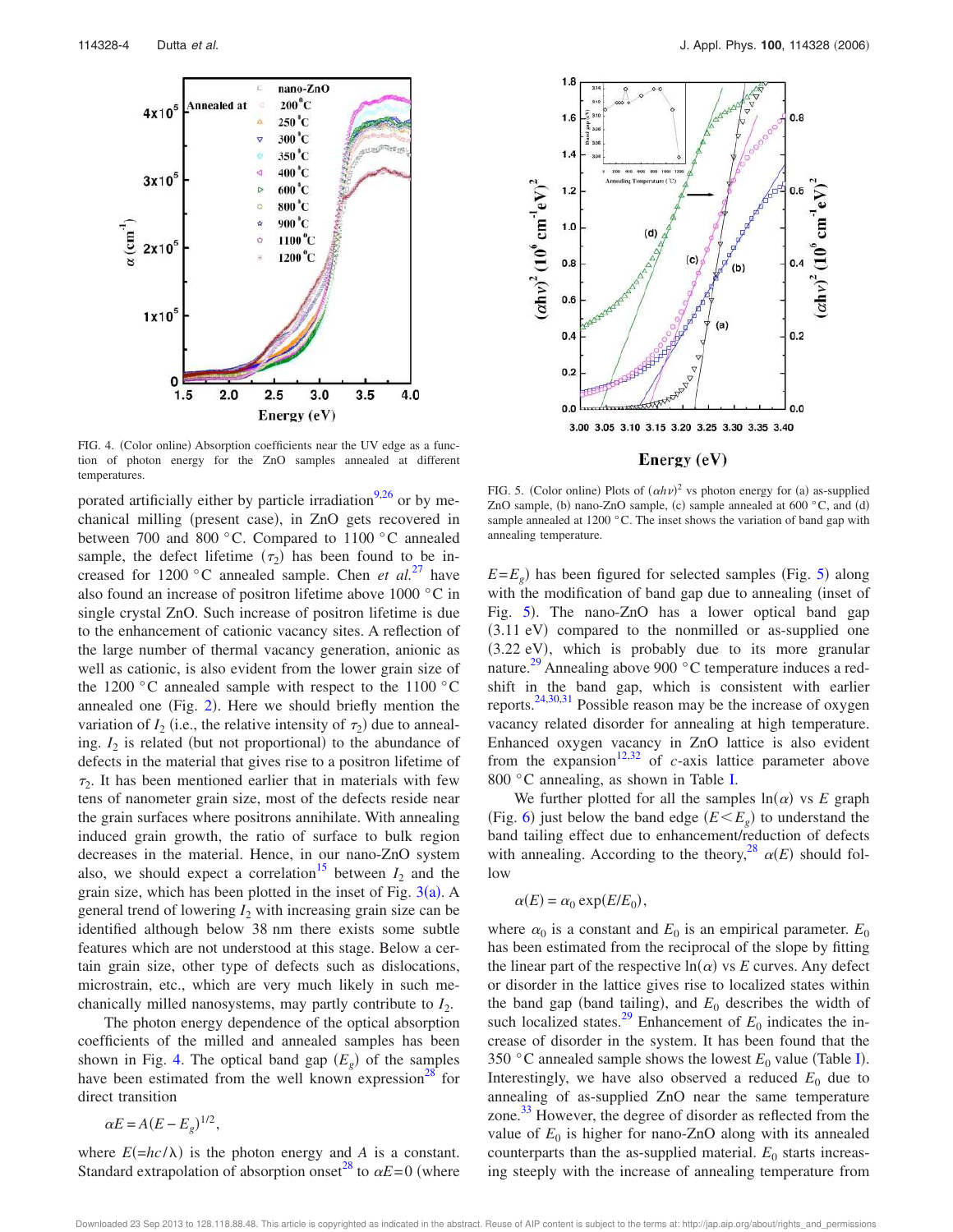

FIG. 6. (Color online) Plots of  $ln(\alpha)$  vs photon energy for (a) as supplied nonmilled ZnO sample, (b) nano-ZnO sample, (c) sample annealed at 350 °C, and (d) sample annealed at 1200 °C to show the linear variation of the respective curves. The inset shows the same curves in a broader region.

800 $\degree$ C. In contrast, the PAL investigation reveals (discussed earlier) a considerable lowering of defects due to annealing above  $700 \pm 50$  °C. This is due to the fact that the relative trapping probability of positrons at an oxygen vacancy is much weaker compared to that of a zinc vacancy. Within 700– 800 °C most of the zinc vacancies are recovered, but at this stage, thermally generated oxygen vacancies become dominant defects in the ZnO lattice. Oxygen vacancy and its related disorder create localized defect states within the band gap, resulting in an increase of the band tailing parameter  $E_0$ and a redshift of the band gap.

## **IV. CONCLUSION**

We have studied the effect of mechanical milling and subsequent annealing in air at temperatures between 210 and 1200 °C on high purity ZnO by XRD, PAL, and optical absorption spectroscopy. The grain size has been reduced to  $22 \pm 0.5$  nm (nano-ZnO) from  $76 \pm 1$  nm (as-supplied ZnO) due to milling. The XRD analysis reveals a substantial grain growth in nano-ZnO above 425 °C temperature. Distinct decrease of the average lifetime of positrons also starts from the same temperature. This indicates a lowering of defect concentration, mostly cationic, due to annealing above 425 °C. Such a reduction of defects continues up to  $1100$  °C annealing, and a little above 700 °C the sample becomes less defective, even better than the as-supplied ZnO. However, the band tailing parameter  $(E_0)$ , which has contributions from all possible disorders, does not reflect a lowering of defects for high temperature annealing  $(>700 \degree C)$ . Enhanced oxygen vacancy concentration is responsible for such an increase of  $E_0$ . These oxygen vacancies are less sensitive to positron spectroscopic measurements. Only the increase or decrease of the zinc vacancies is reflected in the PAL results. The annealing induced grain growth occurs due to the recovery of such zinc vacancies, the majority of which reside near the grain surfaces. PAL results, thus, bear a qualitative similarity with the findings from XRD analysis. Oxygen vacancy related disorder ( $> 800 °C$ ) mainly contributes to the modification of UV-vis absorption spectrum, and thus positron lifetime and optical absorption spectroscopy provide different scenario regarding the defective state of the material.

## **ACKNOWLEDGMENTS**

The authors are grateful to FIST-DST for providing financial assistance. One of the authors (M.S.) gratefully acknowledges CSIR, Government of India, for providing financial assistance. Two of the authors (D.J. and A.S.) acknowledge University Grants Commission, Government of India, for financial help in a minor research project (PSW-029/05-06). Authors are thankful to Professor G. N. Mukherjee, Department of Chemistry, University of Calcutta, for assistance in acquiring optical data of the samples.

- 1 I. Shalish, H. Temkin, and V. Narayanamurti, Phys. Rev. B **69**, 245401  $(2004).$
- <sup>2</sup>X. T. Zhou, P.-S. G. Kim, T. K. Sham, and S. T. Lee, J. Appl. Phys. **98**, 024312 (2005).
- <sup>3</sup>M. Chakraborty, S. Dutta, S. Chattopadhyay, A. Sarkar, D. Sanyal, and A. Chakrabortyi, Nanotechnology 15, 1792 (2004).
- <sup>4</sup>M. Bredol and H. Althues, Solid State Phenom. 99-100, 19 (2004).
- <sup>5</sup>Y. S. Wang, P. J. Thomas, and P. O'Brien, J. Phys. Chem. B **110**, 4099  $(2006).$
- <sup>6</sup> A. Urbieta, P. Fernández, and J. Piqueras, J. Appl. Phys. **96**, 2210 (2004).
- <sup>7</sup>G. Tobin, E. McGlynn, M. O. Henry, J. P. Mosnier, J. G. Lunney, D.
- O'Mahony, and E. dePosada, Physica B 340-342, 245 (2003).
- <sup>8</sup>U. Özgür et al., J. Appl. Phys. 98, 041301 (2005).
- 9 Z. Q. Chen, M. Maekawa, S. Yamamoto, A. Kawasuso, X. L. Yuan, T.
- Sekiguchi, R. Suzuki, and T. Ohdaira, Phys. Rev. B 69, 035210 (2004). <sup>10</sup>R. Krause-Rehberg and H. S. Leipner, *Positron Annihilation in Semicon-*
- ductors (Springer, Berlin, 1999), Chap. 3, p. 61. <sup>11</sup>F. Tuomisto, V. Ranki, K. Saarinen, and D. C. Look, Phys. Rev. Lett. **91**, 205502 (2003).
- <sup>12</sup>S. Dutta, M. Chakrabarti, S. Chattopadhyay, D. Sanyal, A. Sarkar, and D. Jana, J. Appl. Phys. 98, 053513 (2005).
- <sup>13</sup>M. Chakraborti, D. Bhowmick, A. Sarkar, S. Chattopadhayay, S. DeChoudhuri, D. Sanyal, and A. Chakraborti, J. Mater. Sci. **40**, 5265  $(2005)$
- (2005).<br><sup>14</sup>A. Dupasquier and A. Somoza, Mater. Sci. Forum **175–178**, 35 (1995).
- <sup>15</sup>V. Thakur, S. B. Shrivastava, and M. K. Rathore, Nanotechnology **15**, 467  $(2004).$
- <sup>16</sup>P. M. G. Nambissan, C. Upadhyay, and H. C. Verma, J. Appl. Phys. **93**, 6320 (2003).
- <sup>17</sup>B. D. Cullity, *Elements of X-ray Diffraction* (Addison-Wesley, Philippines, 1978), Chap. 9, p. 284.
- <sup>18</sup>A. Banerjee, A. Sarkar, D. Sanyal, P. Chatterjee, D. Banerjee, and B. K. Chaudhuri, Solid State Commun. 125, 65 (2003).
- <sup>19</sup>P. Kirkegaard, N. J. Pedersen, and M. Eldrup, Riso National Lab Report No. Riso-M-2740, 1989.
- <sup>20</sup>P. Hautojarvi and C. Corbel, in *Positron Spectroscopy in Solids*, edited A. Dupasquier and A. P. Millis, Jr. (IOS, Amsterdam, 1995), p. 491.
- <sup>21</sup>D. Sanyal, D. Banerjee, and U. De, Phys. Rev. B **58**, 15226 (1998).
- $^{22}$ A. A. Dakhel and F. Z. Henari, Cryst. Res. Technol. **38**, 979 (2003).
- $23Z$ . Z. Zhi, Y. C. Liu, B. S. Li, X. T. Zhang, D. Z. Shen, and X. W. Fan, J. Phys. D 36, 719 (2003).
- $24R$ . M. de la Cruz, R. Pareja, R. Gonzalez, L. A. Boatner, and Y. Chen, Phys. Rev. B 45, 6581 (1992).
- <sup>25</sup>F. Tuomisto, K. Saarinen, D. C. Look, and G. C. Farlow, Phys. Rev. B **72**, 085206 (2005).
- <sup>26</sup>Z. Q. Chen, M. Maekawa, A. Kawasuso, S. Sakai, and H. Naramoto, Physica B 376-377, 722 (2006).
- $27Z$ . Q. Chen, S. Yamamoto, M. Maekawa, A. Kawasuso, X. L. Yuan, and T. Sekiguchi, J. Appl. Phys. 94, 4807 (2003).